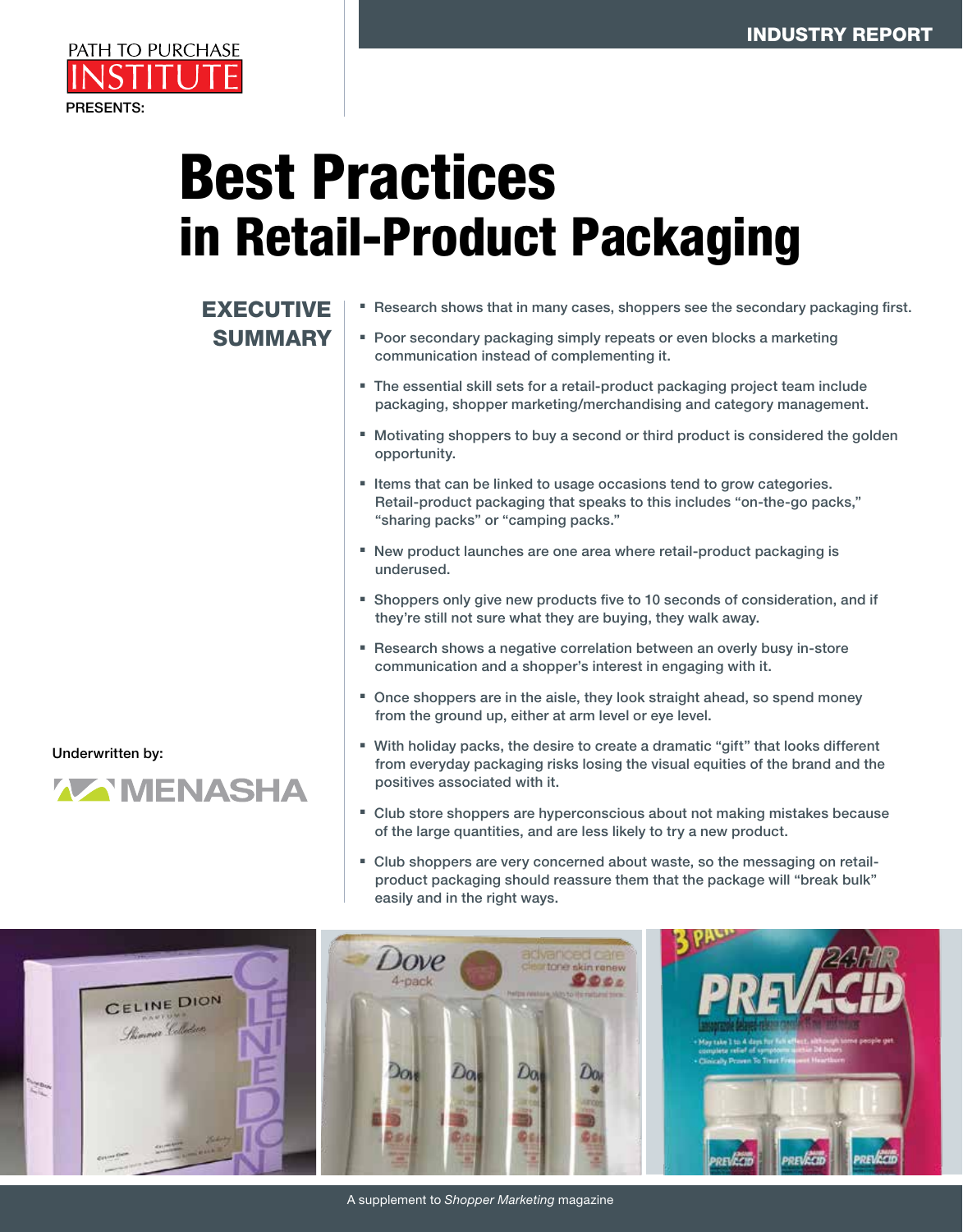his white paper addresses some of the design, shopp communication and project management challenges posed by a very special category of packaging; one special that different organizations refer to it by different *his white paper addresses some of the design, shopper communication and project management challenges posed by a very special category of packaging; one so names: "secondary" packaging … "shelf-ready" packaging … "retail-product" packaging … or as one marketing chief put it, "packaging that lands at retail and actually does something to help sell the product."*

*For CPG brands and shopper marketers, retail-product packaging includes things like special packs for club retailers, gift sets for seasonal sales and high-visibility packaging that reveals and protects another product inside. But quite often, these shorter-run projects can be tricky to manage effectively. In most companies, primary packaging is developed by one group of specialists while merchandising* 

*is managed by another. Quite often, they operate not only in different geographies but in different organizational silos as well. Getting their sometimes dramatically different priorities aligned requires careful planning, monitoring and, sometimes, clear direction from upper management.*

*There are many other balancing acts as well, most notably the need to align brand* 

*imagery with a retail chain's objectives, particularly during seasonal promotions. For every brand executive who understands that the management of retail-product packaging requires a holistic approach, there probably are several who dismiss it as "just another box."*

*This report takes the form of an extended Q&A with Scott Young, one of the industry's foremost packaging experts and a pioneer in the use of research technologies such as eye-tracking, facial coding and virtual shopping. In addition to being a successful author, columnist and college lecturer, Young has consistently been one of the Path to Purchase Institute's highest-rated, best-attended seminar speakers for nearly two decades.*

*The illustrations used throughout are best-in-class examples of retail-product packaging that were designed and produced by the report's sponsor, Menasha.*

#### *First, let's talk about packaging in the broader context. What are some common misconceptions about its role on the path to purchase?*

SCOTT YOUNG: A lot of marketing executives think of packaging as a marketing medium, and to some degree they're right. But packaging is not an advertising medium. Advertising, particularly television, is all about implanting a message that hopefully people will act upon later. With packaging and shopper marketing, you're "buying" space in a store, so to speak, and hoping to catch attention. Packaging is not about getting people to remember a message and act upon it later; it's about translating visual attention into interest, then physical engagement and, ultimately, driving a purchase.

I actually hesitate a little when asked to focus on the word "packaging" because our mission centers around the idea of "winning at retail." The point I make constantly to clients is that you can't talk about great packaging without understanding the whole experience that a shopper has at the shelf, in the store and, today more and more, online.

So we need to stop thinking in terms of "do we all like" a package's shape or color, and focus on shopping behavior and helping companies drive purchase. That includes packaging, of course, but it also means point of sale, shelving, merchandising, category management – everything.

Shoppers only give new products five to 10 seconds of consideration, so effective retailproduct packaging must quickly and clearly communicate exactly what they are buying.



#### *Are you saying that all marketing along the path, from ads to aisle, should be integrated?*

YOUNG: There's value in continuity, no doubt, but whether you need pure, rigid integration or not is debatable. But the fundamental reality that we see, across categories and even countries, is that shoppers are confronted, in aisle after aisle, with literally hundreds of choices. And they are overwhelmed.

What brands do, essentially, is provide shoppers with short cuts that make shopping easier, and reassurance that helps prevent mistakes because they know what they are buying. So when you can create consistency and continuity in visual appearance – through imagery, colors, shapes or iconography – and what they see online looks a lot like what they'll encounter in a store, it helps people.

We're constantly asked: "Should our presence online be fundamentally different from our presence in-store?" No doubt, when shoppers are online they may be at a different stage in the process with a different mindset. Nonetheless, by and large, whether online or in-store, what shoppers are really looking for is reassurance that what they are seeing is the brand that they know and trust.

#### *What do you think of when you think of retail-product packaging – aka shelf-ready or secondary packaging?*

**YOUNG:** I think of myself coming down the aisle in many stores – mainly mass, club or dollar stores – and encountering various executions that take single pack-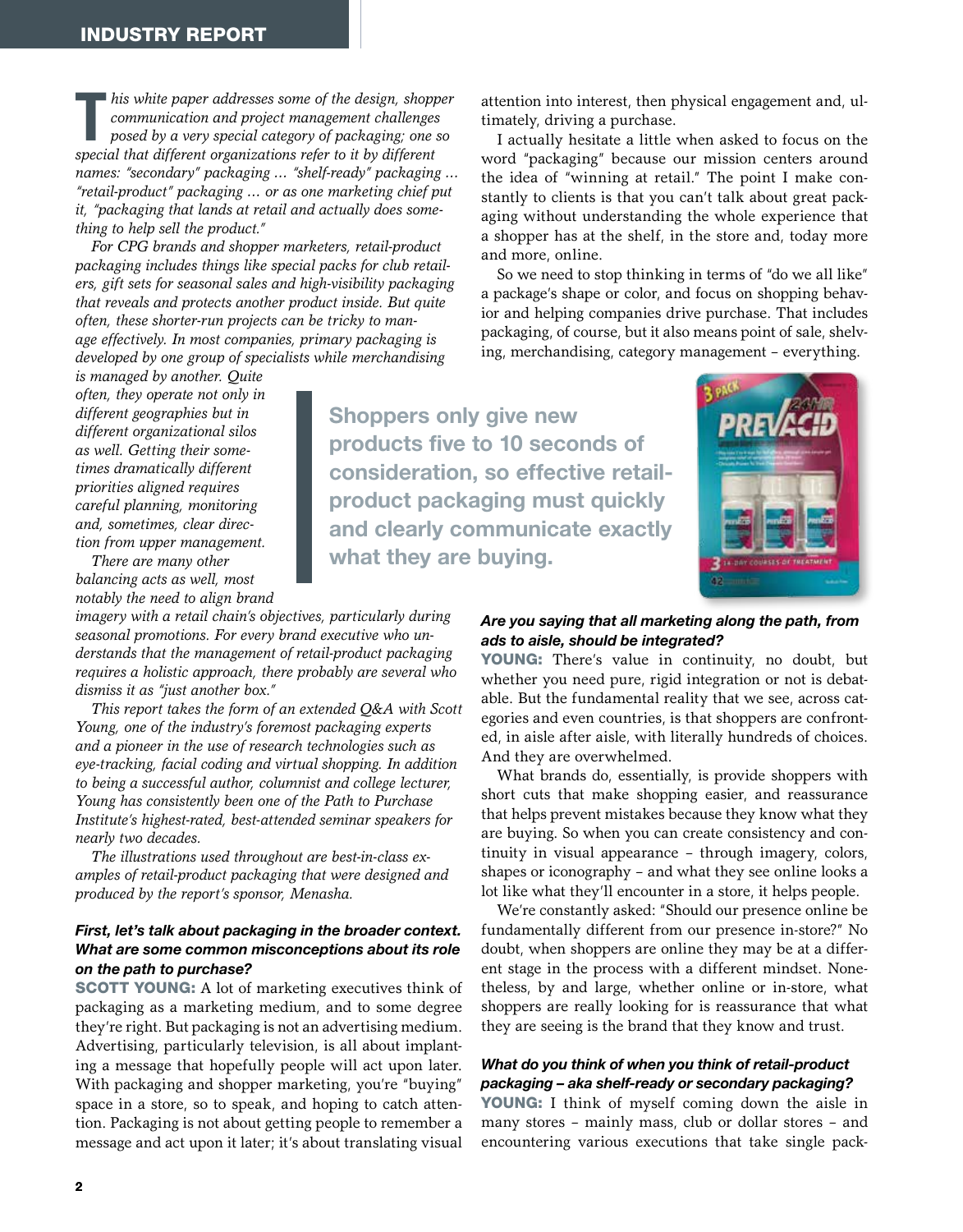## Pushing Purchase with Gifting

**SCOTT YOUNG:** When it comes to gift packaging, you really see a wider range of quality and execution than you see on mainstream packaging. Most companies don't put a lot of rigor or research into this area. Instead, the marketing and design team tends to rely on intuition. And sure, you do see some really wonderful, creative ideas; but you also see a lot of executions that just completely miss the mark.

One thing we see quite often on gift packaging is that the marketer loses sight of the equities of the brand. When shoppers go into these enormously cluttered and sometimes visually overwhelming stores, they are looking for reassurance and hunting for visual cues that will remind them of brands they know and trust.

But quite often with holiday or gift packs, the design and merchandising team wants to make it look dramatically different from the everyday package – it's supposed to be a gift, after all. But when you go too far away from your everyday look, you lose the visual equities of the brand and the many positives associated with it. You may be putting the brand's name on the gift package, but it's not "the brand" in people's minds. It's a very tough balancing act.

We've found that creating a structural difference is one of the best ways to make gift packaging stand out. This enables you to stay true to the colors and icons of the brand while introducing new shapes, delivery systems and even finishes. Yes, maintain your iconic shade of red but

execute it in foil or a metallic finish.

When it comes to gifting, the single biggest question shoppers ask is: "Would I feel proud giving this to someone?" Clearly, that puts a premium on making something feel special, and quite literally, that can mean the tactile feel of the package. So when it comes to gifting, simply going with a different color or message may not be powerful enough. You really should consider a different form factor or finish.



ages and essentially segment and organize them in one place, together on shelves. So marketers may think of them as being secondary, but they play a huge role in the "First Moment of Truth."

As part of our research, we often photograph store environments and audit retail realities, pointing out things like shelving, lighting and signage, all of which could influence how a product is perceived. And in many, many cases, we'll say, "Hey, do you realize that your primary package is not the strongest point of attention for people? They're all seeing the secondary packaging first."

This shopping moment is absolutely critical. And yet we still see a lot of companies that will do a wonderful job on their primary package, but in the store aisle, what the shopper first encounters is a subpar secondary packaging execution. By poor secondary packaging I mean executions that, at best, simply repeat a communication rather than complement or add to it, and at worst, look cheap, undifferentiated and actually block the communication.

#### *What misconceptions do shopper marketing executives have about retail-product packaging that cause these breakdowns?*

YOUNG: They need to understand that it has an enor-

mous impact on how their brands appear at the First Moment of Truth, when shoppers are making purchase decisions.

A lot of marketing executives think about retail-product packaging in terms of saving money, time, shipping costs and so on. And there's nothing wrong with that unless it's their only focus. The good news is that it's not necessary to spend a lot more money to improve. It's really just about putting some serious thought, extra time and real energy into it, as opposed to just creating something that's purely functional from a shipping and distribution standpoint.

For example, some retail-product packaging designs look and work well when they are full. But has anyone given any thought to what happens when half of the packages aren't in there anymore? Are the remaining ones falling down? Does the unit look half-finished?

To put this in another perspective: Did you know that only a little more than half of the packaging we test actually tests well? And this is using a fairly broad definition of success – driving more sales, usually, but also other measures like moving the brand forward, meeting action standards, etc. So what's the problem? A lot of it has to do with executives running into these projects, facing timelines and deadlines.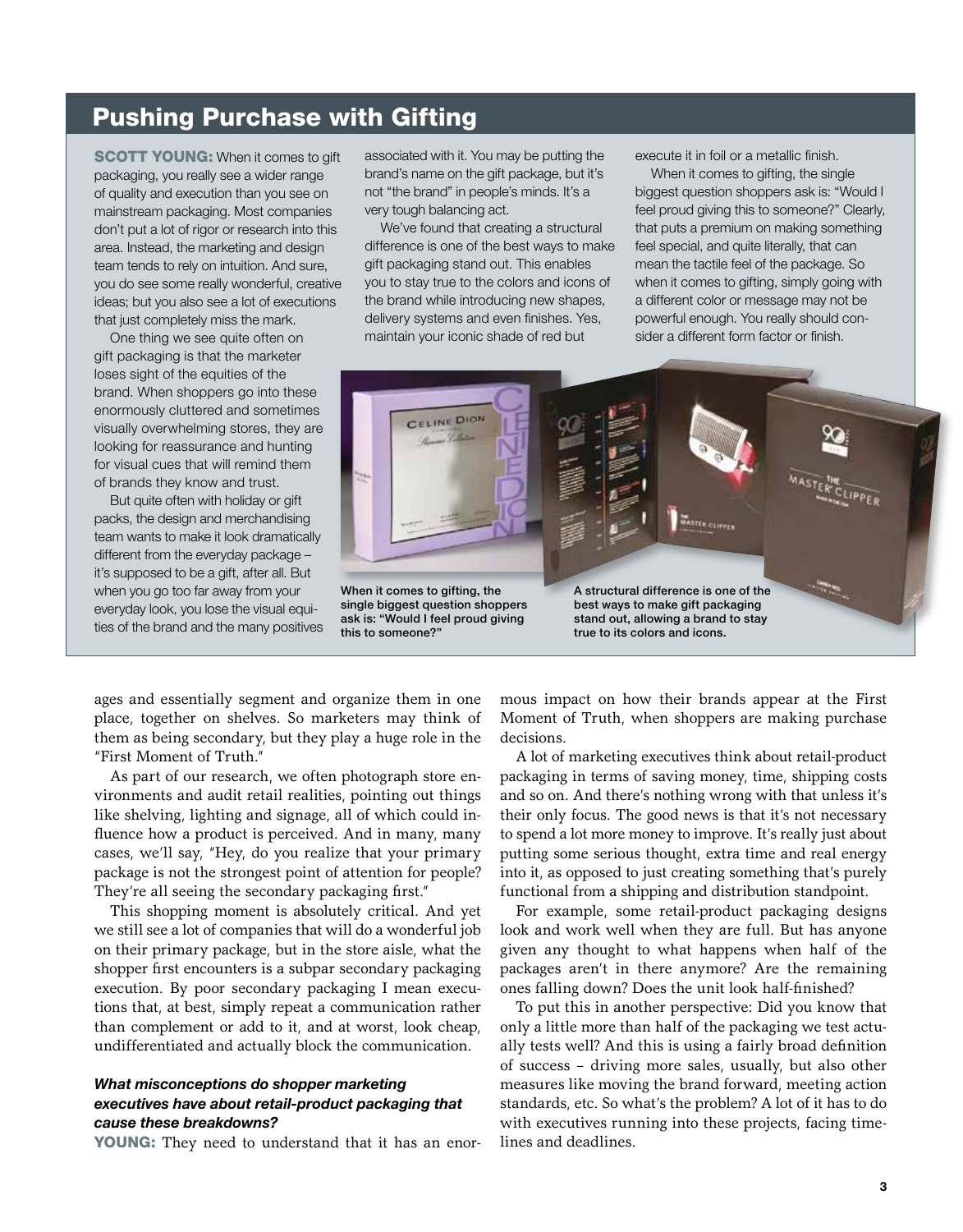#### *According to Menasha's new "Voice of the Customer" research, brand executives feel they simply don't have the time to do things properly.*

YOUNG: The mantra from the insights community, who we usually deal with day to day, is almost always that "speed is mission-critical." They don't want to compromise, but they always need answers quickly. A lot of brand marketers seem to be incented to do more and more, which makes them frantic, but then good ideas can fail because they aren't executed or supported properly.

With new products especially, we argue that doing 10 new product launches with enough support to work is almost always better than doing 30 in a half-baked way, hoping that something will stick. One of our more successful clients has a mantra: "Let's do fewer, bigger, better."

#### *Rush jobs seem the norm in the retail-product packaging area. You hear about Walmart telling Brand No. 2 that Brand No. 1 dropped out of a promotion at the last minute, and then asking, "Could you do this in six weeks?"*

YOUNG: But these are things that you can and should plan for, on a contingent basis. Rather than just giving in to the idea that, "Hey, it's always going to be crazy and we just need to turn on a dime," explore some contingencies with your vendors. There are things you can be prepared for – themes, product priorities, messages – so get some things locked and loaded, so when a request comes in we're not starting at zero – we're two-thirds of the way there.

#### *What are the essential skill sets that need to be represented on a retail-product packaging project team?*

YOUNG: At a minimum you need to be optimizing retail presentation. And that means thinking about the packaging, which usually is tied to the brand; the shopper marketing/point-of-sale/merchandising effort; and thirdly, the category-management assortment effort. If those three aren't working together in any way, shape or form, you're losing an opportunity.

#### *Menasha's customer research says intraorganizational conflict can be a real problem. It seems like the brand executives are at HQ, the retail-account teams are off-site, and the technical packaging expertise is in its own silo.*

YOUNG: Every organization is different, but in general, the silos you've described are definitely true. There are different cultures and, yes, stereotypes, that tend to separate marketing from the packaging engineers, for example. A lot of it is just out-of-sight, out-of-mind: "We didn't mean to exclude the engineers – we don't even know who to talk to." But whether due to turf battles or not, you often have communication breakdowns where executives truly are not talking to each other.

We also see many instances where the brand executives know their product so well, inside and out, that they can no longer relate to the perspective of the average shopper who not only doesn't know much about the product, but is only going to spend five or 10 seconds with it. Sounds simple, but when you've spent three years living and breathing nothing but a particular

## Giving Voice to the Customer

What's on the minds of packaging customers these days? Menasha executives sought to find out, commissioning a series of interviews with 31 representatives



from 18 client companies, inquiring into their work "pains" and seeking to identify hopedfor "gains" from solutions. Not surprisingly, the May 2015 report (prepared

in conjunction with Hanover Research) lists limited-time availability, retailer alignment, and divisions within their own organizations as being among the biggest barriers and difficulties they face.

Lack of adequate time was the source of deepest frustration, according to Menasha's report, with the difficulty of starting projects on time singled out as a special concern.

Intra-organizational conflict was also cited, with differing objectives across different divisions (i.e., procurement, marketing and communications) listed as an ongoing issue. "We are a huge team with a lot going on," said one marketing executive, pointing out that one big task was "letting people know who has 'decision-making rights' in certain areas." Project management was another key concern: respondents said managing too many initiatives makes completing tasks between internal teams difficult.



John Van Driest Marketing Manager, Neenah Complex, Menasha



Angie Shepard New Business Development, Menasha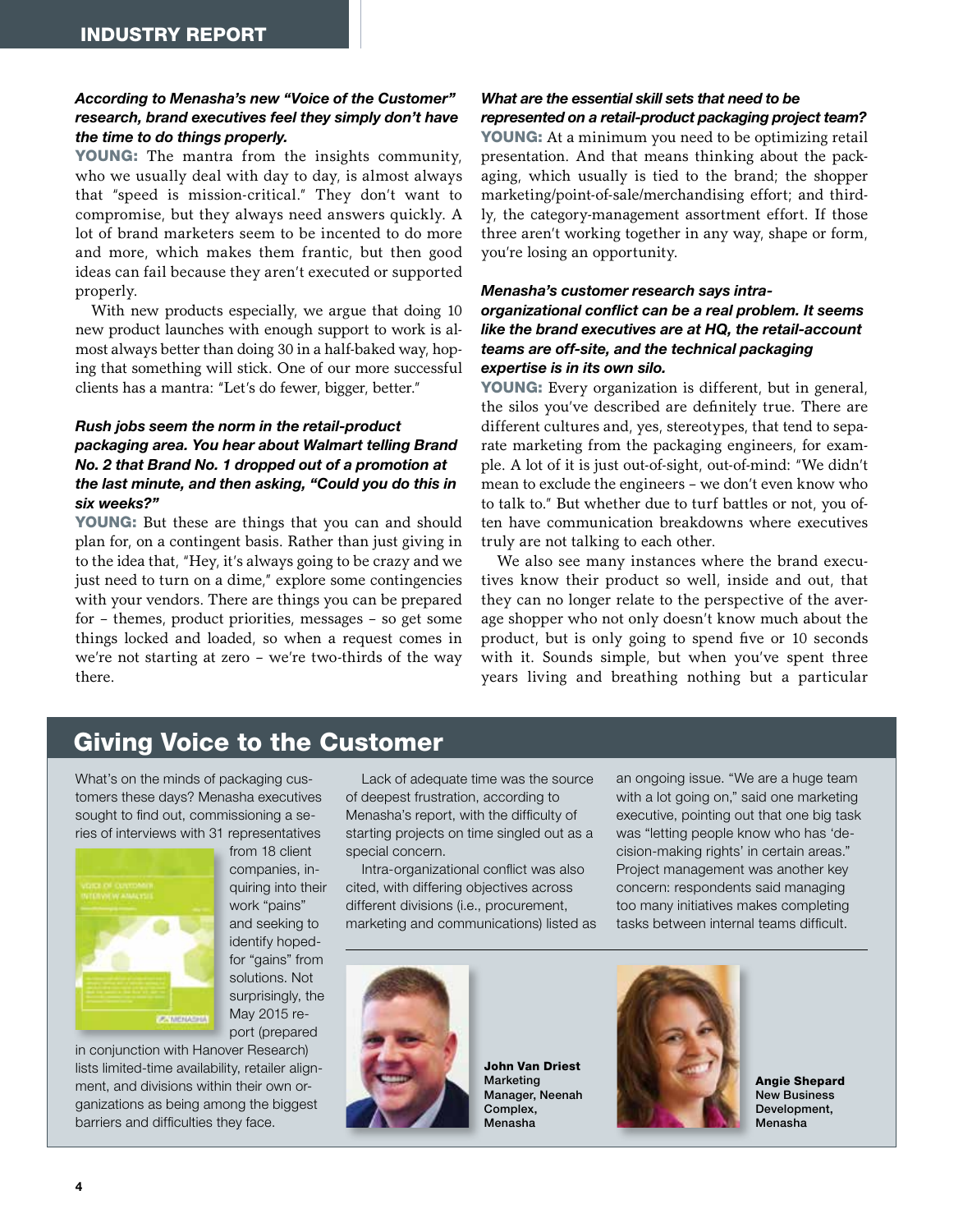## Core Principles of Effective Club Packaging

**SCOTT YOUNG:** Clubs present a very different visual environment. We see a lot of variation in quality when it comes to packaging and retail presentation in club stores because most companies focus their energies on their primary packaging for grocery, Walmart or drug. Some companies do think long and hard about how to translate their primary packaging into club store packaging, but far too many simply slap the same look onto their club package, and that often doesn't work well when you are on a pallet, for example.

Choose carefully. Maybe you should be emphasizing a different selling proposition – a special quantity, resealability or some other feature that's unique to your club pack. Most companies won't have the wherewithal to test every club package they want to put into the market, but they should, at the very least, operate with some core principles about how they want to be perceived in this space, which again, is very different from grocery or mass.

Consumers have different things in mind when they are shopping in the club channel, where they are making, in many cases, bigger purchases. There's a value-driven mentality, of course, but "value" doesn't necessarily mean the lowest price. It may mean "buying stuff that I know I'll use."

Club shoppers are also hyperconscious about not making mistakes because of the large quantities, and they are a lot less likely to try a new product or take a chance. They don't want a ton of something that they discover their kids don't like. It's more about buying what's familiar, so marketers need to make sure they convey that.

Also, when shoppers are buying a large quantity of product, they wonder if they can store it in their homes properly so they won't waste a lot of it. So the



When club shoppers are buying a large quantity, they want to be sure they can store it in their homes properly so they won't waste a lot of it.

messaging on retail-product packaging can be really important in providing reassurance that this huge box will "break bulk" – into individual packets, for example – easily and in the right ways.

product category or brand, you lose perspective.

So you better have a formal process that communicates, at the outset of major initiatives, with all of the silos and gets everyone's voice engaged. With one major client we've been focusing on the design brief as a mechanism to get all the right inputs. They started out with the classic mistake – "Let's just take the advertising brief and plop it into our packaging." Instead, we created one design brief for packaging and another brief for shopper marketing: pictures of the store, a discussion of where they were under- and over-performing, hypotheses about what's going on in the aisles, and so on. It's all about getting those folks together, at the beginning, in a systematic and structured way.

If you don't, a couple of things will happen. The further you go down a certain path, people become less and less likely to speak up. Their egos are invested and they don't want to hear from some packaging engineer at the last minute.

And they especially don't want to hear that their new retail-product package – which looks so beautiful in the conference room "and even the CEO's spouse loves it!" – makes no sense in the store. There may be a great deal of signage or merchandising in the aisle blocking communica-

tion; they may not know that this retail-product package is slotted for a bottom shelf, which means it will be encountered a lot differently than at eye level.

#### *For a lot of executives on the brand side, engaging the shopper is secondary to winning a spot on the shelf.*

YOUNG: There's always been pushing back and forth between retailers and marketers, but it's become trickier. A lot of retailers are saying things like, "We want to go from being a house of brands to a brand house," meaning, of course, their own brand.

The question is, and it still varies a lot by category, are sales in this space being driven only by the chain's messaging and imagery, and the brand should just accept whatever's available; or is the brand driving shoppers to that chain right now, and it should assert some control?

But there is a third way. Retailers want marketers to provide solutions that will not only grow their brands but show evidence of category growth and an ability to drive incremental purchases – and that makes perfect sense.

Retailers have a ton of categories and aisles on their mind and, generally speaking, don't have the specialized category expertise that the marketers have. But the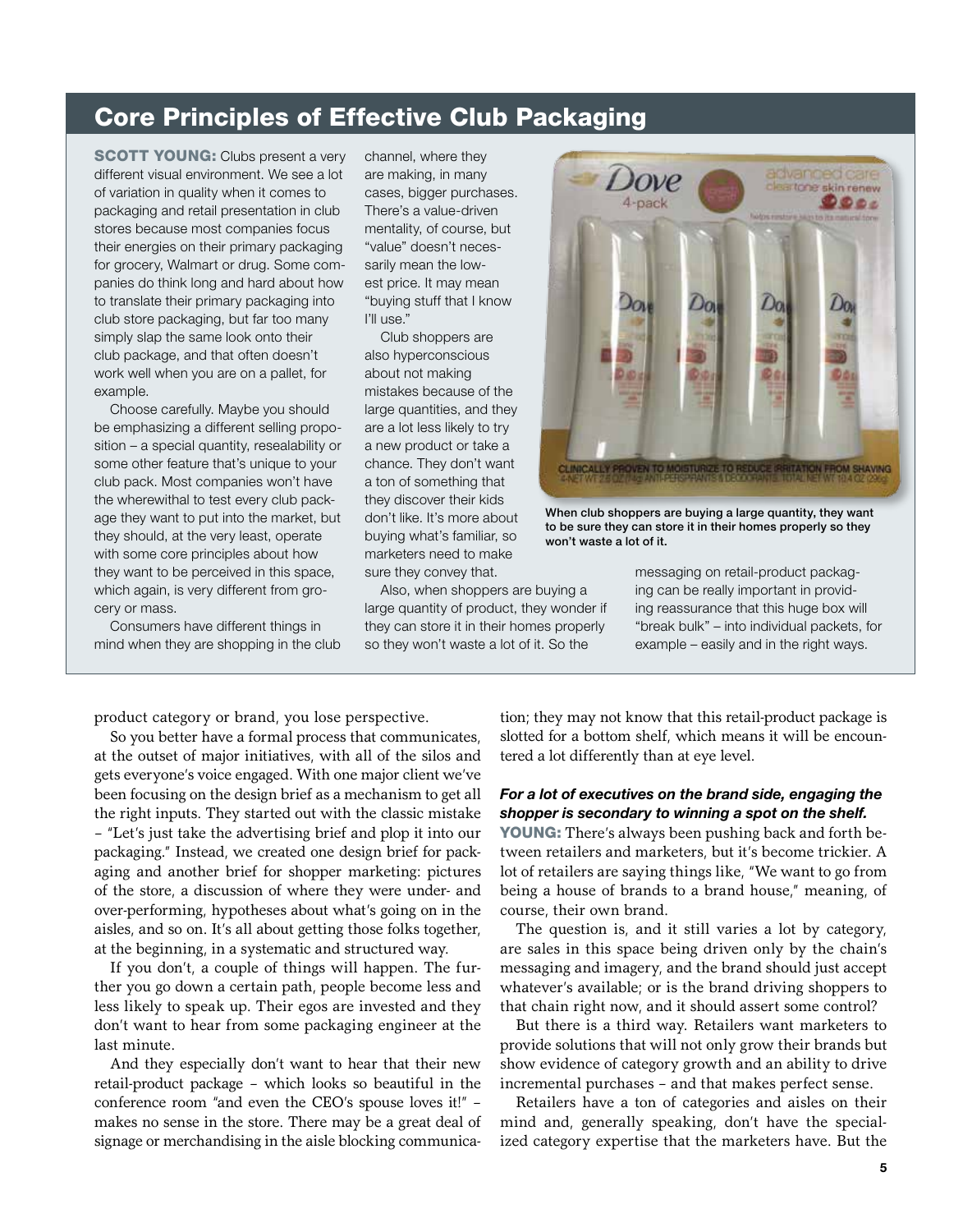brands need to put the right processes in place to answer questions like, "How do we grow a category and how do we make shopping easier?"

The shopper is, in most cases, primarily habit-driven. It's up to the marketer to do something special at the point-of-sale to get her attention, disrupt her habit and get her to trade up.

Or better yet, get a shopper to buy a second or third product, because persuading shoppers to buy an extra item actually is really the golden opportunity, in a lot of cases. In our experience, the kinds of products that are more likely to grow categories tend to be items that can be linked to usage occasions. Packaging that speaks to this includes "on-the-go packs," "sharing packs" or "camping packs." These concepts tend to resonate better with shoppers and therefore are more incremental than just laying out the same-old "good, better, best" assortment or the umpteenth flavor extension that cannibalizes your base.

#### *We see a lot of retailer style guides in the market. How strictly must they be adhered to?*

YOUNG: Well, you have to follow the rules unless you're told you don't, which happens all the time, right? There are ideas in the guides, legibility, for example, and creating simplicity, that make a lot of sense. But what gets visual attention? In a word, it's "contrast." When you have uniform aisles and signage, shoppers tune out.

In one study, we surveyed a marketplace that was dominated by a lot of elaborate beer displays. One competitor, however, just placed a hand-written sign that simply said, "Don't Forget Me." And this cute thing was actually the number one thing our test shoppers played back to us. The unexpected is what gets through to people. Now, this doesn't mean you should go out and just make stupid things. But doing the same thing over and over isn't effective either.

The brand's key account teams that are embedded and

## Key Considerations for Retail-Product Packaging

**SCOTT YOUNG: The factors that** determine whether an execution is a success or a failure will be shaped by a brand's strategy and specific needs in the aisle. But I do think there are some jumpball questions that should be discussed and analyzed as part of project planning.

*Is visibility a concern?* A lot of brands, particularly smaller ones, struggle to be seen and they don't sell simply because they don't get considered. So for smaller brands especially, the first goal of a retail-product packaging initiative should be to drive retail visibility. There's no one answer to it, but contrast is the first thing we should think about:

- $\blacksquare$  It can come from color contrast, the most classic being the lead block of red or yellow;
- $\blacksquare$  it can come from a unique shape; and
- $\blacksquare$  sometimes contrast comes from strong visual icons, the "K" in Special K being a prime example.

#### *Where should we focus?*

- Spend your money from the ground up, either at arm level or eye level;
- ntegrate rather than do elaborate things above the categories;
- Don't spend money on overhead signage, for example, because once shoppers are in the aisle, they're just looking straight ahead.

#### *Do we need to differentiate our*

**product?** If part of a large brand family, you may have a high visibility – a wall of green Fructis or Day-Glo Tide – where the packaging creates a brand block, but where individual item shopability is a concern. Here, you should consider using retail-product packaging to convey tiers of variance within a line, or simply call out basic options that help shoppers shop more efficiently.

#### *Do we need to persuade shoppers?*

You always need to give shoppers quick, clear reasons to buy a certain product, but especially if trying to justify a price premium. It could be many things – efficacy claims or heritage statements, for example. Getting that reason onto retail-product packaging is particularly important if the primary packaging doesn't provide space for that.

Reminder: These kinds of strategic, contingent decisions – messaging and core principles – should be made by brand management and the team in advance

and communicated with vendors (and perhaps even tested) so that they're not always decided in the frantic rush to get projects out.

*Can we reference our advertising instore?* There are times when retail-product packaging can be used as a bridge between the primary package and advertising. Traditional advertising can be less tangible because it's so far removed from the actual purchase process, and its visual imagery – somebody running across a field or jumping into water, for example – is hard to replicate on primary packaging. But with shelf-ready packaging, you have permission to be less all-information driven and can cue up positive, emotional imagery that shoppers may have seen in media and connect it to the physical package in front of them.

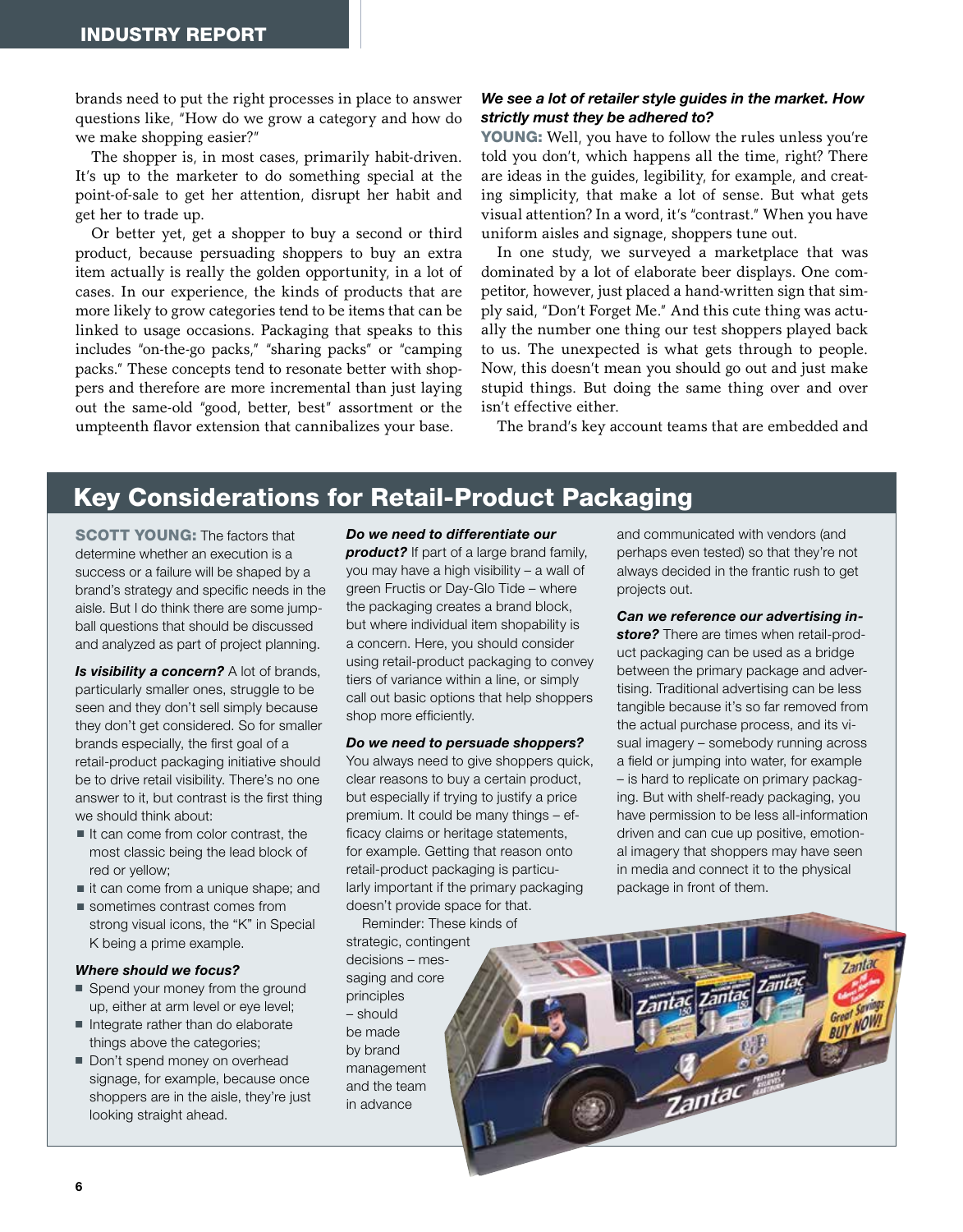working directly with the chains certainly bring a lot to the table, but some of them get too close to their retailers and always say yes just to make them happy. Sometimes the rules retailers bring up are very fair and well-reasoned, but sometimes, it's just the whim of one, random buyer. If you knee-jerk react to every demand, you could be compromising the overall brand strategy and end up with a very disjointed look. It may succeed on a tactical basis but it doesn't set you up for long-term success. So when brands are doing line extensions or custom packaging for a certain retailer, someone should be asking, "Where does this lead us for the next time?"



The more you give shoppers to sort through will actually make them less likely to make the effort. It's different in environments like department stores where you have more time to ponder a considered purchase. But in a typical mass retail environment – and that includes home centers where there are complex products – shoppers prefer to do their homework online either before or after the in-store visit.



Branding provides consumers with short cuts that make shopping easier, so consistency and continuity in visual appearance is a hallmark of successful retailproduct packaging.

In these shopping environments, there's virtually a direct, negative correlation between a busy display with lots of words and the average shopper's interest in engaging with it. When shoppers encounter eight different stickers and messages, they don't know where to go. You're sowing confusion and actually repelling shoppers from getting engaged with your product.

#### *Are there areas where retail-product packaging is over- or underused?*

YOUNG: I'd say it's definitely underused for new products. New products fail for a wide range of reasons. But a lot of them are truly good ideas and if you could get those ideas into shoppers' hands, it would be compelling to them. But the process breaks down. One area is visibility – the product just literally is not being seen and therefore not being considered.

A lot of new products also fail because the packaging does not quickly and clearly convey the proposition. Don't make shoppers work too hard. They may give it their five to 10 seconds of consideration, but after that, if they're still not sure of what they are buying or when they'd use it, they'll say never mind. For most products in today's fragmented media world, shoppers are not coming to stores with a lot of upstream advertising exposure. You have to score in store.

We've told clients, "Look, you have wonderful primary packaging, but if you are only going to get five facings in this incredibly difficult category, only 20% of shoppers will ever see you." In these cases, you really need to focus more on point-of-sale support because you'll have to work harder and differentiate it a lot more at the outset.

#### *What do you recommend when it comes to messaging on retail-product packaging?*

YOUNG: We've done a lot of work on point-of-sale merchandising in the technology categories. With technology, there's a lot of information to deliver and shoppers

#### *Are there areas in supermarkets where things get too complex?*

YOUNG: Oh, sure. We often run into a "more is more" mentality from marketers. They want to make sure they get the right message across so they try to cram every message onto the packaging and displays.

You see a similar phenomenon happening during the checkout experience. Stores now have a lot of instant consumables – chips, soda – on display, and shoppers do engage. But once they've grabbed their treat, they tend to tune out. They've satisfied a need and they're not looking for that anymore. You'll get that five or 10 seconds of engagement, and then it drops.

Well, this is hurting the candy and gum that's positioned at the register. You now have a lot of shoppers who've already satisfied a craving prior to arriving at the checkout lanes, and they're confronted with so much complexity, it's almost comical. It's understandable that the candy and gum brands would see an opportunity being positioned where shoppers are just standing around, but you have to be disciplined or you just overwhelm them.

#### *Does brand loyalty stand a chance in such a crowded shelf environment?*

YOUNG: Ironically, in some cases there is more brand loyalty because of all the overwhelming choice out there. If you confront a shopper with 50 choices, it's just simpler and easier to default to the familiar – brands they already know and trust. Let's face it: no one has the time or energy to look at 50 things anymore.